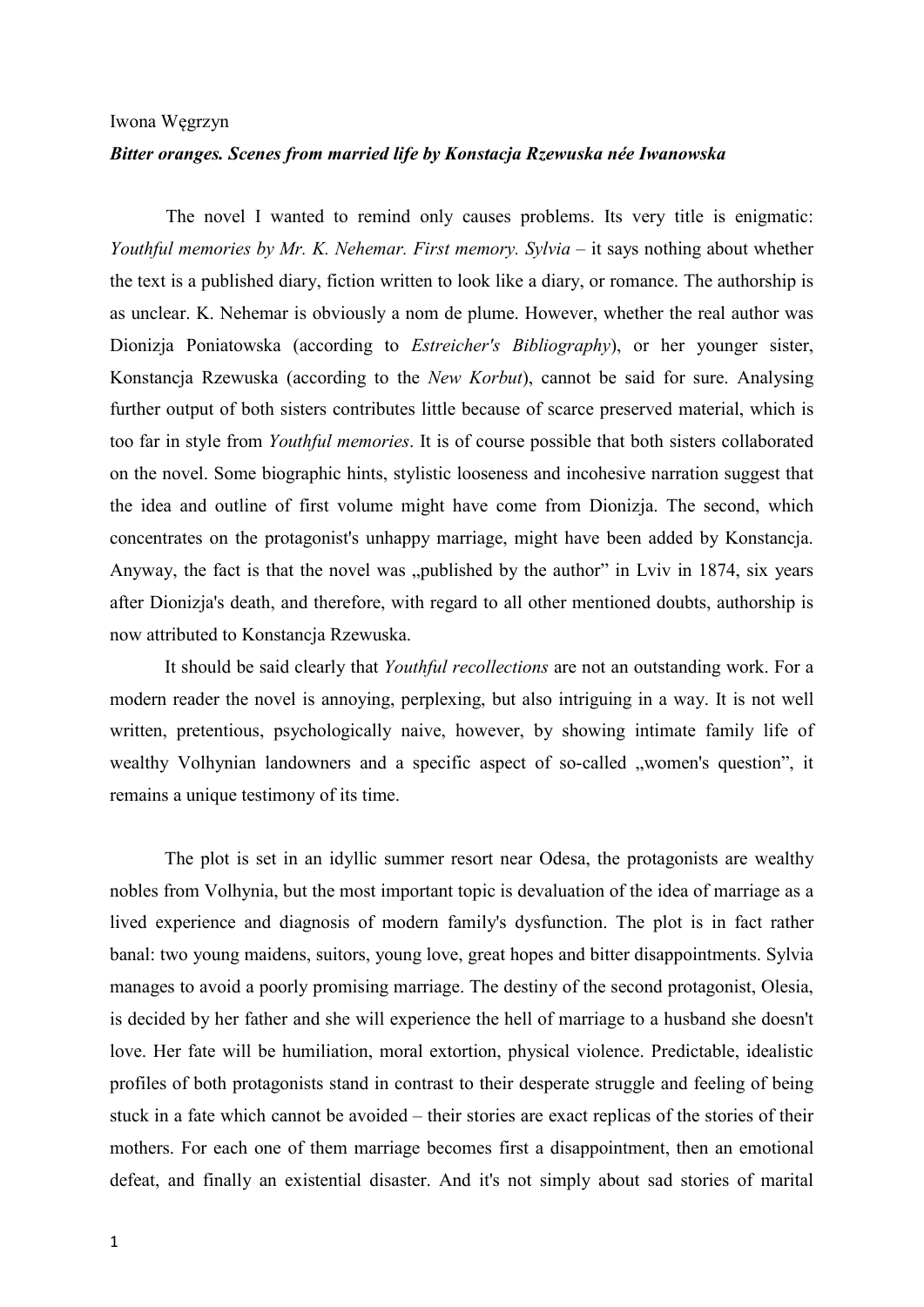conflicts and illusions grown on sentimental novels being broken, it's about domestic violence, financial exploitation and women's helplessness before the law, which, by giving the father full power over his children, robs women of all agency.

A figurative portent of the true topic of the novel is a symbolic scene in which gifts are offered to the maidens. A wish to have "each of the gentlemen bring something from the sea" is made true in a very particular way. The gentlemen bring a basket of oranges, fished out from the sea – they were being transported by a ship which was wrecked on the rocks. In  $19<sup>th</sup>$ century culture an orange is a symbol of fertility and passion, orange blossoms, an inseparable part of wedding dresses, stood for virginal waiting for love and submission to the husband. Yet in this scene oranges, bitter from seawater, become an ominous symbol of destiny, a sign of disapointment and disillusionment. The spellbinding image of "hundreds and thousands" of oranges, floating on the surface, exposes the deception of maiden hopes, a promise of sweet marital happiness turns into an experience of bitter women's fate.

The plot begins in a summer resort near Odesa, a perfect place for a sentimental romance. However, happiness is absent from this world. Young ladies and gentlemen carefully orchestrate the appearance of an idyll – they read about love, dream of it and try to behave, think and speak as shown in trendy romance novels. However, it doesn't take much to shake this fragile order. It is enough to send the young men to Odesa, where sentimental pageboys turn into cynical lechers. The fictional character of meticulously created unity of young lovers' world is exposed by one of the women:

- Do you really believe, Sir, that we, young girls, don't see, don't feel, don't hear and don't know what s happening in our families, that we don't cry over the tears of our mothers? (...) It seems like a secret to you. You think that God and people see nothing, because you are trying to show yourselves as different from how you really are (...). Yes, it may be a secret to the lounge, but you forget that your real life is known outside the lounge. Oh! one woman knows it from another, even if you expect your victims to stay silent, but you forget how soon enough is enough, where there is no respect, and that they will reveal the wicked truth to both people and God.

Olesia's emotional tirade exposes the universal awareness of the hypocrisy or premarital rituals and disenchants the fairy tale of happiness awaiting young lovers in marriage, it also smashes the myth of young women's naivety. Young women in the novel carefully observe the surrounding world and learn about their own inevitable fate from the stories of other women, their mothers, cousins and neighbours: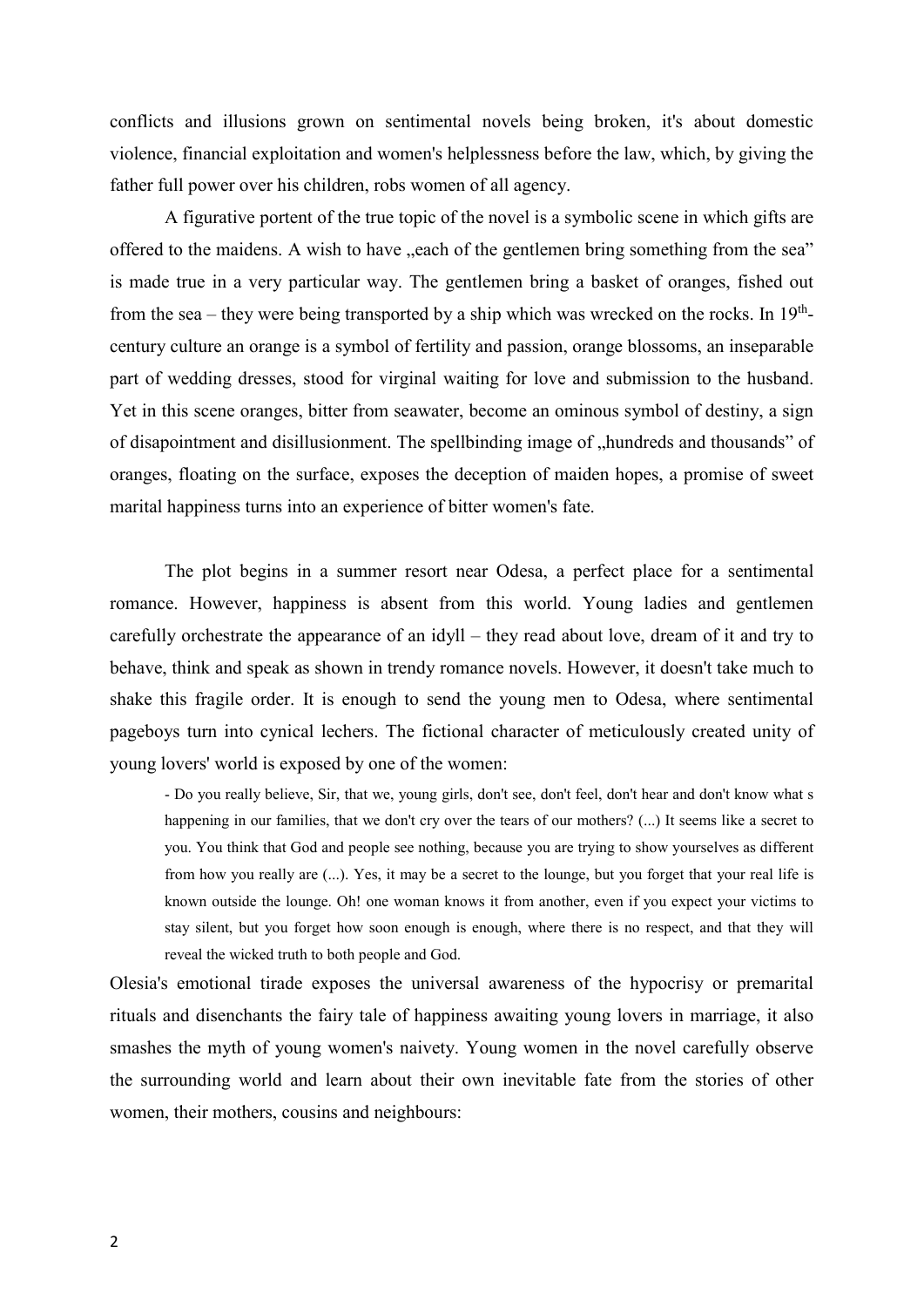Never expect a young girl to be happy. Her first years are a preparation for the second act, much worse, because they are robbed of motherly care, the only happiness in this world, which the husband tries to steal from them as soon as he can, but what will he give in return?

The climax of the novel – Sylvia's broken engagement and the beginning of Olesia's marital ordeal – is also the point at which the plot loses its pace. The plot turns into a tiring enumeration of male offences, a kind of catalogue of  $19<sup>th</sup>$ -century misandry. It includes complaints of men's selfishness, immaturity and lack of empathy. It rebels against the cult of masculinity, which gives bachelors permission to "sow their wild oats" before marriage and thus foils any attempt to keep later family fathers from gambling and drinking sprees. Repeated complaints about husband's friends can be read as refusal to accept social isolation of women, locked in their homes, but also as a recognition of progressive disintegration of intimacy and trust, which were supposed to be the foundation of marriage.

Rzewuska, in her accusatory passion, has no scruples about breaking the taboo, and exposes stories of physical and mental violence against wives, instrumental treatment of children, which become hostages in conflicts between their parents, even sexual perversions:

This gentleman (...) wanted me to find and recruit girls for him, aged from eight, ten, to fifteen years, supposedly as house servants, in order to deceive my mistress and deprave these poor girls, seemingly keeping watch on their good conduct, until I offer them to him.

Rzewuska tells a story of a ruthless battle of the sexes, hidden in the privacy of households. The pages are filled with episodes of this war, as told by women – usually silent victims of a world designed for men:

A man is a woman's inherent enemy, he will deny her even the right to humanity as much as he can. (...) He is happy to only see her as a servant, a slave, a toy, often without regard for her life, never caring abour her dignity, her feelings and sufferings.

*Youthful memories* are astonishing in their accumulation of anger, extreme emotions, but also helplessness and, in a way, lack of conclusion. Rzewuska doesn't offer any social diagnoses, doesn't openly reject patriarchal oppression or redefine women's roles. Her diagnoses of the crisis of institution of marriage, recognition of effective decay of the traditional family model and desperate ascertainment of the gaping chasm between romantic ideals and reality are reduced to pointing out men as the guilty party and descriptions of religious ardour as women's reaction to a reality which can't be accepted. Her findings could be travested by saying that men are sinners, and then they "take revenge" on women for their higher spiritual maturity. Men portrayed by Rzewuska cannot rise to the role of fathers and guardians anymore, but they also fall short of the modern ideal of romantic lover and friend.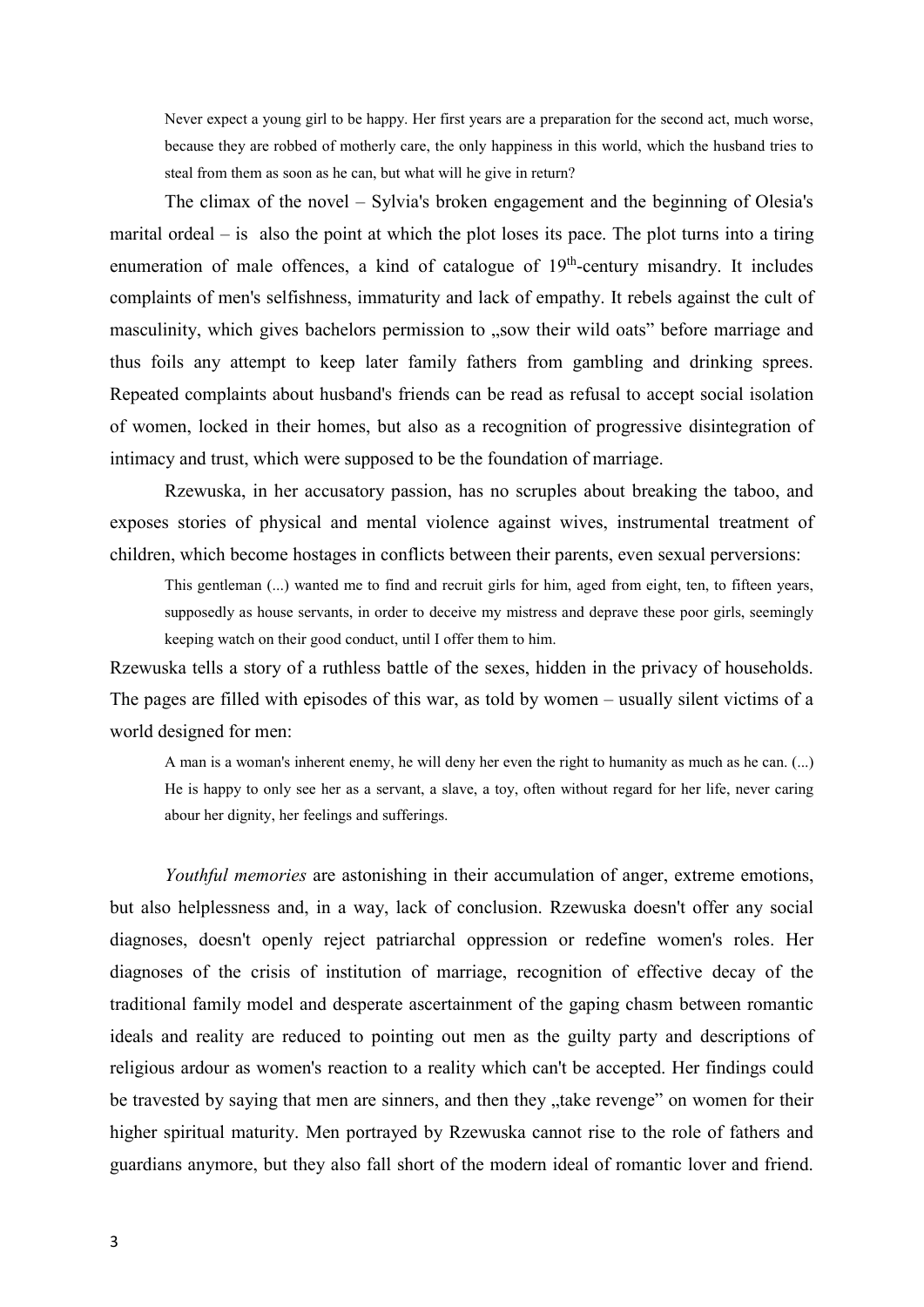In this world, women are both missionaries and martyrs. Missionaries – because Rzewuska sees their activities as a kind of evangelic mission, and martyrs – because their fates effectively appear as a sacrifice for the common good.

Will all her radicalism, Rzewuska declares that she doesn't want to contest the Godgiven order. Yet the paradox is that, the more she speaks of her respect for tradition, the more she exposes its dysfunctionality. In this novel all attempts to update old rules and appeal to traditional , safety fuses" meant to guarantee the durability of marriage turn out to have no effect anymore. "When you marry, you will love each other" - this naive declaration of Olesia's father is meant to break her resistance. Tradition is supposed to protect women and, if the "sentimental model" fails, guarantee her the stable happiness of family life, as it always was. It is suposed to guarantee, but, as Rzewuska shows, it doesn't guarantee anything anymore. The modern woman has no model to look up to – the tradition of Polish noble household is now a void myth. Young girls in Rzewuska's novel see a reflection of themselves in their mothers' stories and, instead of consolation, they only find a confirmation that a marital disaster is inevitable. The author sees all this interdependence, states it as a fact, and deperately repeats her trust in the everlasting, sanctioned by religion and tradition, ideal of relationship between a woman and a man. This intellectual helplessness becomes most apparent in the finale, which is marked by Olesia's death, Sylvia's rejection of marriage, and religious reformation of men, who are "sentenced" by the author to penance for their sins in a theological seminary.

Konstancja Rzewuska's older sister, Dionizja Poniatowska, is remembered in the history of Polish literature as inspiration for works of Zygmunt Krasiński and Józef Bohdan Zaleski. As a victim of tuberculosis, marked by melancholy, she was a perfect embodiment of 19<sup>th</sup>-century angelic femininity. Neither the Poniatowski family, nor readers of Zaleski wanted to probe the character of relationship between the poet and his muse. Nobody asked about Dionizja's family life, although it was widely known that the only bond between them was the prenuptial contract. The silent drama of this woman, who in moments of despair would call herself, a deep grave", went forgotten.

The story of Konstancja Rzewuska, as protagonist of a famous scandal, stands in marked contrast. According to Tadeusz Bobrowski, the story of her marriage was followed with immense interest for years in all Volhynia. And it was indeed a turbulent story with multiple twists. What started out as a perfect marriage of miss Konstancja's impressive dowry and count Rzewuski's great family connections, soon turned into a story of neverending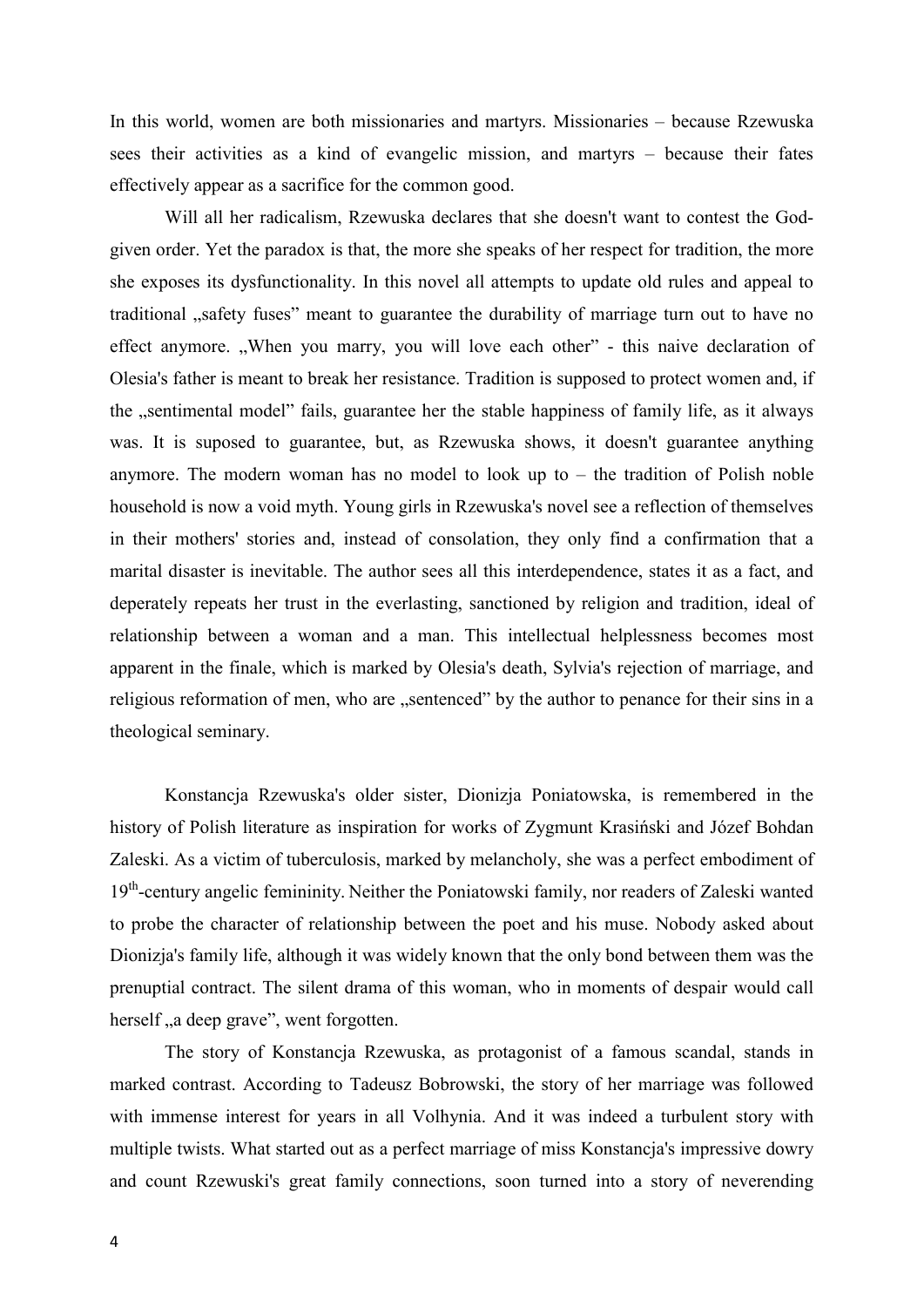domestic rows. As Bobrowski wote, "Rzewuski was violent to his wife, and since she was hotheaded herself, they kept fighting and reconciling, parting ways and returning, kidnapping their children from each other – and the lady repaid her husband for her suffering in any way she could". The war between Mr. and Mrs. Rzewuski was, for a time, the favourite topic of Volhynian gossip.

The story of this forgotten novel makes a strange loop here. Literary stories of arranged marriages have their prototypes in real life, gossip of old memoirists shows similarities between fiction and the true stories of Iwanowska sisters. If we are to trust Bobrowski, both women were heartbroken as they married, each, in her own way, had to deal with everyday life with a man she didn't love.

Obviously such a twist of literature and real life is nothing new. But in this case, it seems that *Youthful memories* are not merely fictionalised memoir, but also an intrigue, with control over public image at stake. Sylvia, as literary (self-?) portrait of Dionizja, was meant to preserve her intellectual and spiritual image, while Olesia became a "tool", with which Konstancja – protagonist of a scandal, humiliated by her husband and ridiculed by gossipy public opinion, was trying to push her version of the story. Rzewuska turned a personal story into a tale of female sacrifice, domestic drama and an effort to carve out a space of women's freedom. She used literature as a tool in this struggle, however, she distances herself from ironic Balzac and "immoral" Sand, visibly inspired by works of countess Ida von Hahn-Hahn, particularly her novel *Doralisa*,

A choice of , German Mrs. Sand", as the countess was called, as her guide through the world of women's literature, was a meaningful gesture – it would free Rzewuska from associations with scandal and provocation which Sand stood for, and allow the plot to make ambitious "detours" towards philosophy and morality. A sarcastic contemporary reviewer wrote of *Doralisa*: "What is it? Romance or theology? A novel or matins?". His irritation only confirms that Rzewuska's intention was to look for a new form for a story about women's experience, something different from the conventional model of romance. Among conservative Polish nobility the popularity of Ida von Hahn-Hahn, who was perceived as *la grande dame*, writer, moralist and thinker, created a chance for avoiding a simplistic association between women's emancipation and outright rejection of tradition. In fact if we look closely at Hahn's biography, it is not so different from that of Sand (divorce, a long unofficial relationship and writing career), but two aspect seem the crucial ones: her famous conversion to Catholicism and knowingly emphasised elitism, which made her so popular among European aristocracy. It isn't entirely accurate to say that Ida von Hahn-Hahn was